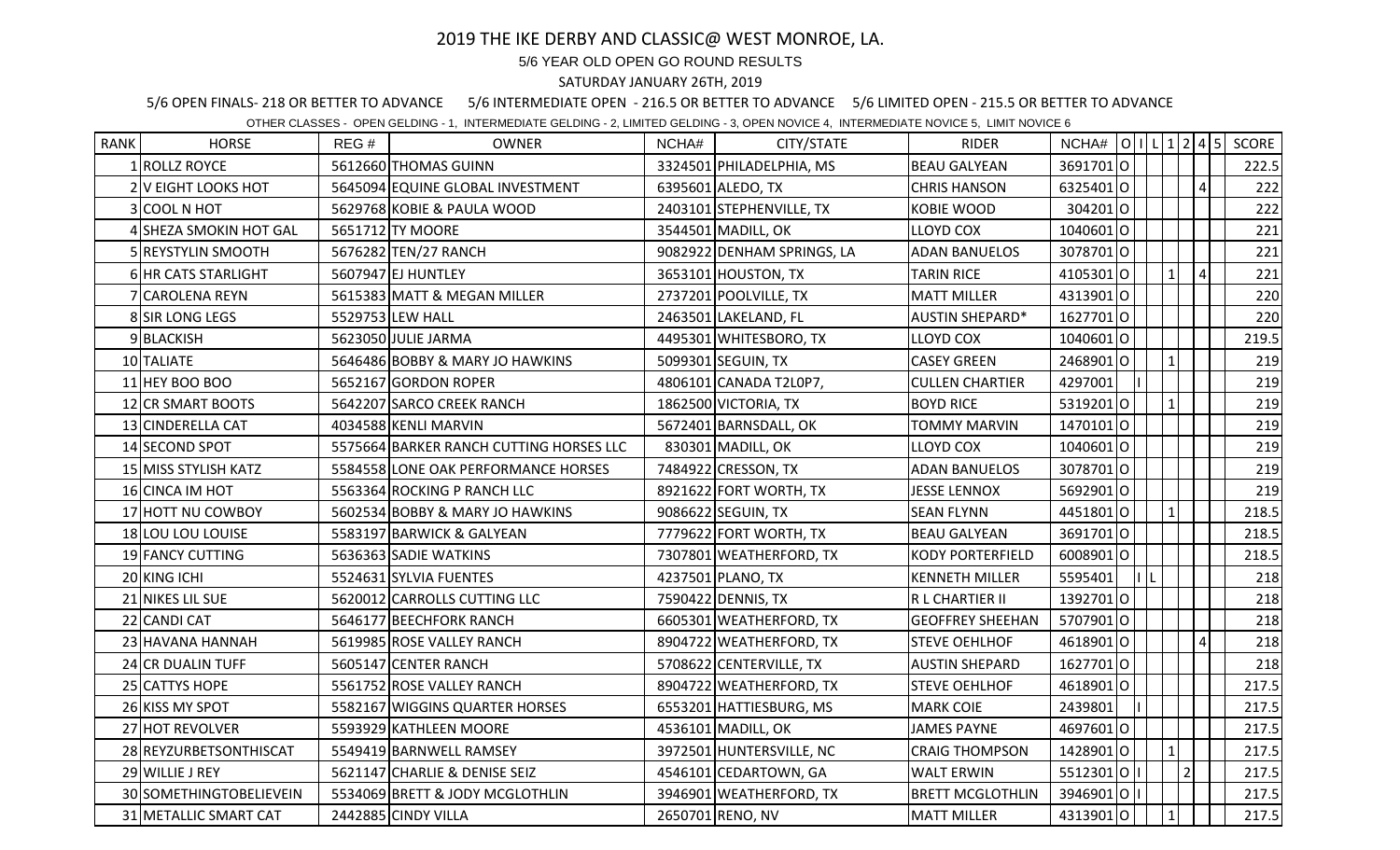| 32 CALL ME CATNISS         | 5521399 BEECHFORK RANCH            | 6605301 WEATHERFORD, TX        | <b>GEOFFREY SHEEHAN</b> | 57079010 |        |           |           | 217.5 |
|----------------------------|------------------------------------|--------------------------------|-------------------------|----------|--------|-----------|-----------|-------|
| 33 FANCY CUTTING           | 5636363 SADIE WATKINS              | 7307801 WEATHERFORD, TX        | <b>KODY PORTERFIELD</b> | 6008901  |        |           |           | 217   |
| 34 DESIRESSOMEMETALIC      | 5611401 BEAU & ASHLEY GALYEAN      | 3691701 FORT WORTH, TX         | <b>RODRIGO TABOGA</b>   | 7019701  |        |           |           | 217   |
| 35 METALLICS N STYLE       | 5619854 ONE OAK RANCH              | 7516722 ROCKWALL, TX           | <b>RUSS CARROLL</b>     | 2045901  |        |           |           | 217   |
| <b>36 CR WRS ROYAL TEE</b> | 5557792 ROCKING P RANCH LLC        | 8921622 FORT WORTH, TX         | <b>JESSE LENNOX</b>     | 56929010 |        |           |           | 217   |
| 37 COPPERISH               | 5571180 JIMMIE MILLER SMITH        | 222601 GEARY, OK               | <b>LLOYD COX</b>        | 10406010 |        |           |           | 217   |
| 38 HOT N PLAYFUL           | 5752127 BARRY TUTOR                | 4599101 UNIONVILLE, TN         | <b>ADAN BANUELOS</b>    | 75763010 |        |           |           | 216.5 |
| 39 METALLIC ROYAL MATE     | 5798360 JH NAIL RANCH              | 6173722 ALBANY, TX             | <b>RODRIGO TABOGA</b>   | 7019701  |        |           | $\vert$ 5 | 216.5 |
| 40 METALLIC INA            | 5589457 THE OVER FORTY RANCH       | 7537222 WICHITA FALLS, TX      | <b>CORY DEEL</b>        | 6133301  |        |           |           | 216.5 |
| 41 AMENS SMOOTH FRECKLE    | 5602776 HYDIE H MCALISTER          | 5938701 HOUSTON, TX            | <b>GARRETT HAMPTON</b>  | 6491001  |        |           | l 5l      | 216.5 |
| 42 BARROOM BEAUTIE         | 5616403 BRADLEY ROGERS             | 606301 MADILL, OK              | <b>JAMES PAYNE</b>      | 4697601O |        |           | $\vert$   | 216.5 |
| 43 REYYDIATION             | 5649102 YOENIS CESPEDES            | 7715401 NEW YORK, NY           | <b>STEVE OEHLHOF</b>    | 31760010 |        |           |           | 216.5 |
| 44 JUDGEMENT DAY           | 5627061 JIM & MARY JO MILNER       | 5021301 SOUTHLAKE, TX          | <b>STEVE OEHLHOF</b>    | 46189010 |        | 4         |           | 216.5 |
| 45 DANDY CAT               | 5527302 LOWRANCE HORSE DIVISION    | 8901522 QUANAH, TX             | <b>TYLER LEWIS</b>      | 6731901  |        |           |           | 216   |
| 46 METALLIC ROYAL MATE     | 5798360 JH NAIL RANCH              | 6173722 ALBANY, TX             | <b>RODRIGO TABOGA</b>   | 7019701  |        |           |           | 216   |
| 47 AROSESUCHABOON          | 5598071 MARK PRYOR                 | 4912201 GAINSBORO, TN          | <b>JESSIE PRITCHARD</b> | 3277801  |        |           | $\vert$ 5 | 216   |
| 48 SIR STYLISH PLAYER      | 5693289 TIM & MELISSA DRUMMOND     | 4069001 PAWHUSKA, OK           | <b>ADAN BANUELOS</b>    | 30787010 |        |           |           | 216   |
| 49 SMART DEALIN            | 5723265 FRANK & ORA DIEHL          | 32614701 RUSKIN, FL            | <b>CURRY DIEHL</b>      | 3682501  |        | $\vert$ 2 |           | 216   |
| 50 A LITTLE WILD CAT       | 5658605 LISA CROSSEN               | 2065701 GAINESVILLE, TX        | <b>DELL BELL</b>        | 2751010  |        |           |           | 216   |
| 51 DESIRESOMEMETTALIC      | 5611401 BEAU & ASHLEY GALYEAN      | 3691701 FORT WORTH, TX         | <b>BEAU GALYEAN</b>     | 36917010 |        |           |           | 216   |
| 52 CRAFTY WITH COWS        | 5702660 CAROL WARD                 | 4067301 RANCH MURIETA, CA      | R L CHARTIER II         | 13927010 |        |           |           | 215.5 |
| 53 CAT IN THE MARINA       | 5558694 DENNIS LEVERING            | 534701 COTTONTOWN, TN          | <b>BRAD MITCHELL</b>    | 1342401  |        |           |           | 215.5 |
| 54 RUSTY BLUE METALLIC     | 5644263 TWISTED L RANCH            | 8915822 GREENVILLE, TX         | <b>CASS TATUM</b>       | 6780901  |        |           |           | 215.5 |
| 55 REDNECK CREYZY          | 5668595 ROCKY DAVIS                | 6103201 ALBERTA CANADA TOH3NO, | <b>SALVADOR CABRAL</b>  | 5652101  |        |           |           | 215.5 |
| 56 LAST DYNAMITE DEAL      | 5723262 FRANK & ORA DIEHL          | 3261401 RUSKIN, FL             | <b>CURRY DIEHL</b>      | 3682501  |        |           |           | 215.5 |
| 57 SUMMER SHANDY           | 5665867 ROCKING P RANCH LLC        | 8921622 FORT WORTH, TX         | <b>JESSE LENNOX</b>     | 56929010 |        |           |           | 215.5 |
| 58 USS TUCKER              | 5775231 SWEET BLESSINGS RANCH, LLC | 7745522 DRIPPING SPRINGS, TX   | <b>JONATHAN ROGERS</b>  | 39993010 |        | 4         |           | 215.5 |
| 59 ONE ALLEY CAT           | 5685041 HILARY & TOM WATSON        | 6731302 OVERLAND PARK, KS      | <b>SEAN FLYNN</b>       | 4451801O |        |           |           | 215.5 |
| 60 LANEYS GOTTA PLAYER     | 5568169 EE RANCHES                 | 4755722 WHITESBORO, TX         | <b>GUY WOODS</b>        | 883701   | - In I |           |           | 215   |
| 61 PRINCESS BETTY REY      | 5657671 KATHLEEN MOORE             | 4536101 MADILL, OK             | <b>CODY GREEN</b>       | 7318401  | IL.    | 2         |           | 215   |
| 62 RUSTY BLUE METALLIC     | 5644263 TWISTED L RANCH            | 8915822 GREENVILLE, TX         | <b>CASS TATUM</b>       | 6780901  |        |           |           | 215   |
| 63 LAKERS MICHELANGELO     | 5613638 EE RANCHES                 | 4755722 WHITESBORO, TX         | <b>GUY WOODS</b>        | 883701   |        |           |           | 215   |
| 64 GETTIN DARK             | 5683932 ROCKING P RANCH LLC        | 8921622 FORT WORTH, TX         | <b>JESSE LENNOX</b>     | 56929010 |        |           |           | 215   |
| 65 STUFFIN MY POCKETS      | 5594063 AUSTIN BLAKE               | 4174801 CANYON, TX             | <b>MACKIE HURSH</b>     | 2888101  |        |           |           | 214.5 |
| 66 KIT KAT SUGAR DADDY     | 5604227 BAR RR RANCHES LLC         | 8906522 ARGYLE, TX             | <b>HAYDEN UPTON</b>     | 6057001  |        |           |           | 214.5 |
| 67 SWEAT SON               | 5603151 NICK VANDESTEEG            | 2414401 SANTA YNEZ, CA         | LLOYD COX               | 10406010 |        |           |           | 214.5 |
| 68 SMART DEALIN            | 5723265 FRANK & ORA DIEHL          | 3261401 RUSKIN, FL             | <b>CURRY DIEHL</b>      | 36825010 |        |           |           | 214.5 |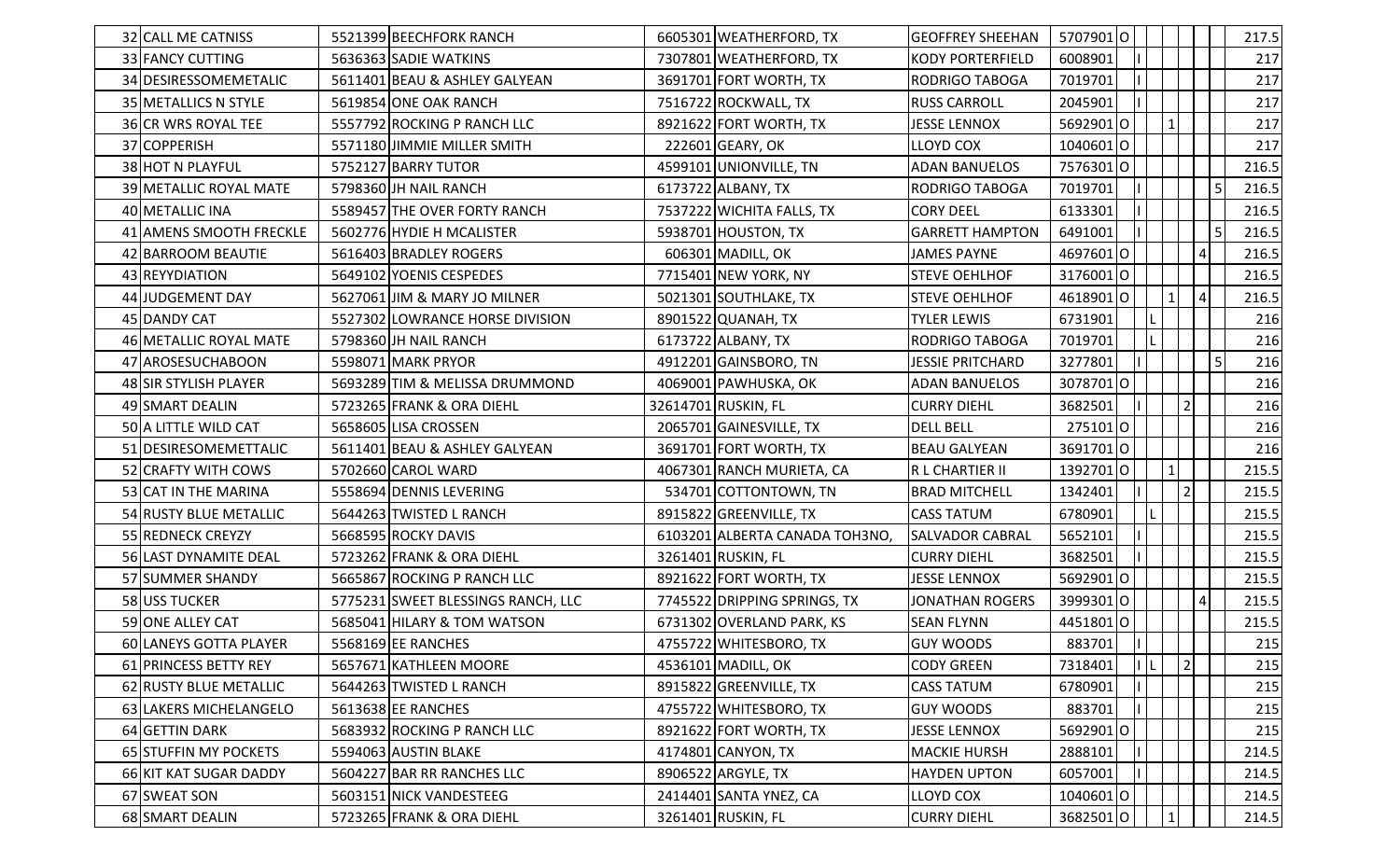| 69 LUZETTA D                | 5688695 KATHERINE REILLY             | 2779401 CUERO, TX           | <b>LEON HARREL</b>      | 278401                            |                 | 214              |
|-----------------------------|--------------------------------------|-----------------------------|-------------------------|-----------------------------------|-----------------|------------------|
| 70 SPECIAL NU BOON          | 5626685 ROSE VALLEY RANCH            | 8904722 WEATHERFORD, TX     | IR L CHARTIER II        | 46189010                          |                 | 214              |
| 71 THE GOLDEN SHOT          | 5573791 KATHLEEN MOORE               | 4536101 MADILL, OK          | <b>JAMES PAYNE</b>      | 46976010                          |                 | 214              |
| 72 MISTRESSSIS              | 5579921 HOLY COW PERF HORSES TX, LLC | 7165901 WEATHERFORD, TX     | <b>MATT MILLER</b>      | 43139010                          |                 | 214              |
| 73 REY TOO PURDY            | 5644341 VICK & MISSY ETHERIDGE       | 6108701 CORINTH, MS         | <b>JESSIE PRITCHARD</b> | 3277801O                          |                 | 213.5            |
| 74 HESA RIVIERA CAT         | 5601662 MARGOT HAZELL                | 5326855 WEATHERFORD, TX     | <b>CRAIG THOMPSON</b>   | 14289010                          |                 | 213.5            |
| 75 MAGNETIK PLAYBOY         | 4479766 MARK SENN                    | 6027001 AUGUSTA, GA         | <b>WALT ERWIN</b>       | 551230101                         |                 | 213              |
| 76 A LITTLE WILD CAT        | 5658605 LISA CROSSEN                 | 2065701 GAINESVILLE, TX     | <b>DELL BELL</b>        | 275101                            |                 | 213              |
| 77 BLUE CHIP DUALLY         | 5625535 VICK & MISSY ETHERIDGE       | 6108701 CORINTH, MS         | <b>STEVE OEHLHOF</b>    | 3176001<br>O                      | $\vert 4 \vert$ | 213              |
| 78 RUBY TWO SHUGHES         | 5614653 DON BOONE                    | 2044301 BRAZORIA, TX        | <b>CLAY CERNY</b>       | 2595902                           |                 | 213              |
| 79 SHORTYS LIL CAT          | 5589868 LOWRANCE HORSE DIVISION      | 8901522 QUANAH, TX          | TYLER LEWIS             | 6731901                           |                 | 212              |
| 80 METALLIC DUAL CAT        | 5675462 BRAD HAUERLAND               | 7629401 COLUMBUS, TX        | <b>CLAY CERNY</b>       | 2595902<br>ΙL                     |                 | 212              |
| 81 NINETEEN NINTY NINE      | 5681146 KATHLEEN MOORE               | 4536101 MADILL, OK          | <b>CASS TATUM</b>       | 6780901                           |                 | 212              |
| 82 ROYAL KEYT               | 5581100 PAUL SMITH                   | 6569601 MIDLAND, TX         | <b>MACKIE HURSH</b>     | 2888101                           |                 | 212              |
| 83 WOOD SHE B A CD          | 5730023 GRACE RANCH                  | 8913822 JENNINGS, LA        | <b>SEAN FLYNN</b>       | 44518010                          | 41              | 211              |
| $84$ G SIX                  | P1048054 STEVE CHATTERTON            | 7735601 HUNTINGTON, WV      | ZOE WOODLAND            | 5851101                           | $\overline{2}$  | $\vert$ 5<br>210 |
| <b>85 ONE TIMIN DRIFTER</b> | 5595974 LURA L WIGHT                 | 7230501 BATON ROUGE, LA     | <b>ANGELA STAFFORD</b>  | $\Pi$ ,<br>3076101                |                 | $\vert$ 5<br>210 |
| 86 SMART CATAREY            | 5697234 MARK STUCKS                  | 4500501 BURLESON, TX        | <b>RODRIGO TABOGA</b>   | 7019701                           |                 | 210              |
| 87 METALLIC SCOOTER 013     | 5550474 MIKE MAGNESS                 | 3159401 BROOKSHIRE, TX      | <b>CLAY CERNY</b>       | 2595902                           |                 | 209              |
| 88 HIGHBROWS ARISTOCRAT     | 5715099 MITCHELL & SUSAN CHANEY      | 4391701 KERRVILLE, TX       | TERRY HOLLIS            | 833501                            |                 | 207              |
| 89 BROWDOWN                 | 5558679 SANDRA LAWSON                | 586492 MOUNTAIN CITY, TN    | <b>JESSIE PRITCHARD</b> | 3277801                           |                 | 206              |
| 90 NINETEEN NINTY NINE      | 5681146 KATHLEEN MOORE               | 4536101 MADILL, OK          | <b>CASS TATUM</b>       | 6780901                           |                 | 206              |
| 91 ALL MY LOVE              | 5654422 LLOYD & CHRISTINA COX        | 1040601 MARIETTA, OK        | <b>CASS TATUM</b>       | 6780901                           |                 | 204              |
| 92 CLOSE TO METAL           | 5653508 TERRY STRANGE                | 3170601 HOUSTON, TX         | <b>JONATHAN ROGERS</b>  | 39993010                          |                 | 204              |
| 93 SMART CATAREY            | 5697234 MARK STUCKS                  | 4500501 BURLESON, TX        | <b>DALTON VICAR</b>     | 7019701                           |                 | 202              |
| 94 DBL SMART                | 5647051 MIKE KEMNA                   | 3782801 VALLEY VIEW, TX     | <b>LLOYD COX</b>        | 10406010                          |                 | 194              |
| 95 AMENS SMOOTH FRECKLE     | 5602776 HYDIE H MCALISTER            | 5938701 HOUSTON, TX         | <b>GARRETT HAMPTON</b>  | 6491001                           |                 | 184              |
| 96 LAST DYNAMITE DEAL       | 5723262 FRANK & ORA DIEHL            | 3261401 RUSKIN, FL          | JOHN MOHLER             | 5701201                           |                 | 180              |
| 97 THATSMISSMETALLICTOU     | 5605221 LISA JACOBS                  | 5854901 THOMASTON, GA       | <b>BRADEY DAVIS</b>     | 6114702   $\lfloor \cdot \rfloor$ |                 | 180              |
| 98 KIT CAT CORN             | 5624317 ROCKING P RANCH LLC          | 8921622 FORT WORTH, TX      | <b>JESSE LENNOX</b>     | 56929010                          |                 | 180              |
| 99 CALICO SPOTS             | 5570093 JARRETT & SHANNON CALLAHAN   | 2970101 MCCONNELLS, SC      | <b>AUSTIN SHEPARD</b>   | 16277010                          |                 | 180              |
| 100 REY TOO PURDY           | 5644341 VICK & MISSY ETHERIDGE       | 6108701 CORINTH, MS         | <b>JESSIE PRITCHARD</b> | 3277801                           |                 |                  |
| 101 ROSE COLORED REY        | 5582667 ELLEN CARTER                 | 6134801 DALLAS, TX          | <b>BEAU GALYEAN</b>     | 36917010                          |                 |                  |
| 102 TOY CATZ                | 5650590 BEECHFORK RANCH              | 6605301 WEATHERFORD, TX     | <b>GEOFFREY SHEEHAN</b> | 57079010                          | $\vert 4 \vert$ |                  |
| 103 BET SHES PURDY          | 5590925 HEID & WALKER                | 2561801 ALVARADO, TX        | <b>ADAN BANUELOS</b>    | 30787010                          |                 |                  |
| 104 NOTHING ELZ MATTERS     | 5712974 PURYEAR FARMS                | 2616201 PERRY, GA           | LLOYD COX               | 10406010                          |                 |                  |
| 105 SECRETS CD              | 5650729 COWS & HORSES, ETC           | 7624822 RANCHO SANTE FE, CA | <b>TATUM RICE</b>       | 4105401O                          |                 |                  |